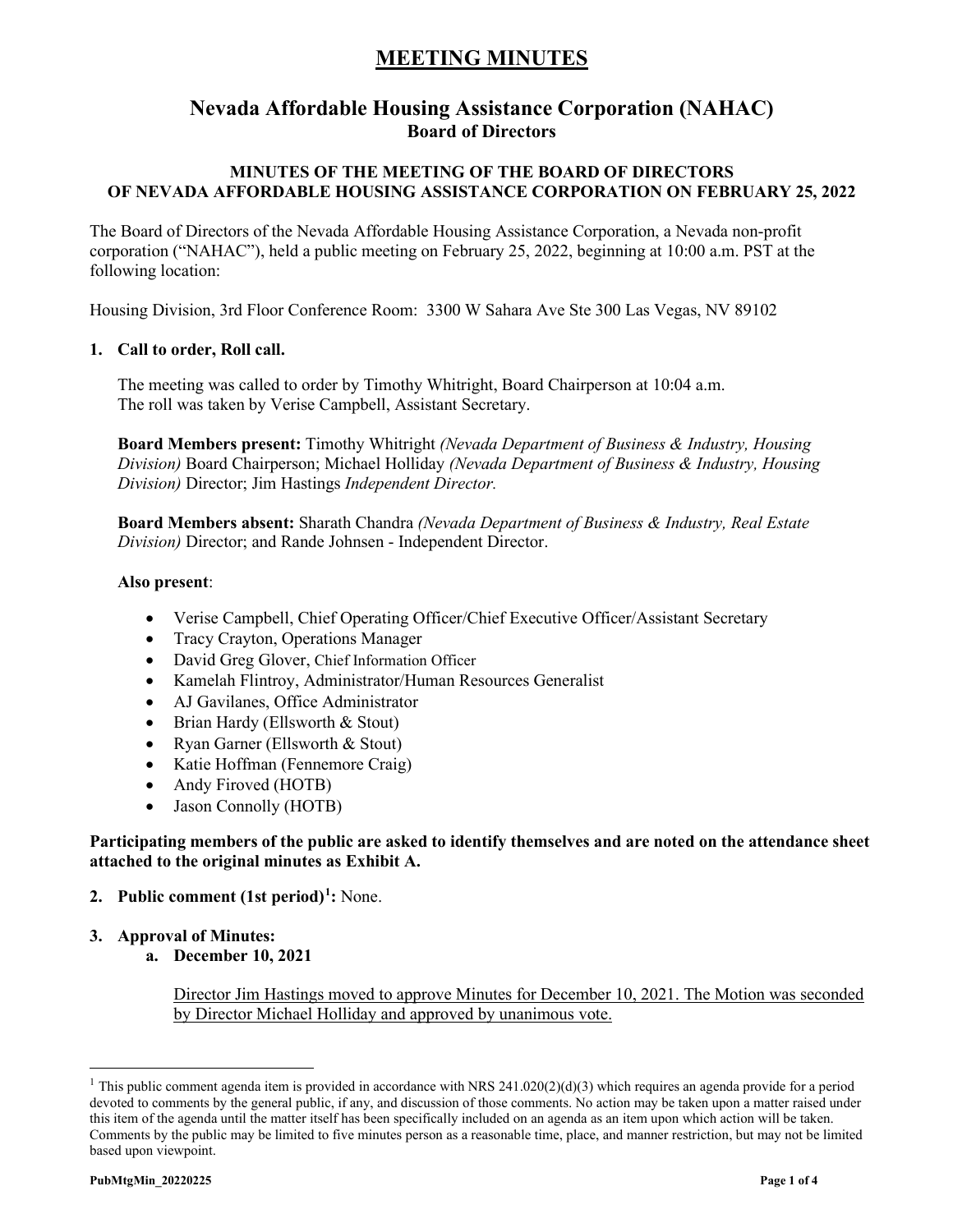# **Nevada Affordable Housing Assistance Corporation (NAHAC) Board of Directors**

#### **b. January 28, 2022**

Director Holliday moved to approve Minutes for January 28, 2022. The Motion was seconded by Director Hastings and approved by unanimous vote.

# **4. Approval of February 25, 2022, Agenda**

Agenda item number 6(d) was tabled.

Director Hastings moved to approve Agenda for February 25, 2022, as noted above. The Motion was seconded by Director Holliday and approved by unanimous vote.

#### **5. Items to be Presented for Information and Discussion:**

**a. January 2022 Financials** 

Mr. Ryan Garner presented.

### **b. NAHAC Operations**

Ms. Verise Campbell expressed her appreciation of HOTB Software Solutions, LLC (HOTB) for making the first HAF interim Treasury report likely the easiest report program report the organization has ever done due to the reporting structure of the HAFS portal. She added they hope to begin funding files in March after solidifying the processing and eligibility portions. There are approximately 200 files ready for processing and eligibility review.

**c.** Ms. Campbell announced the television commercials have been filmed in English, Spanish and Tagalog starring NAHAC staff, a member of a HUD approved Housing Counseling Agency and Director Hastings. The commercials are expected to begin running statewide around March 7th. More focus will be on southern Nevada in accordance with population and demographics. Braintrust was able to maximize funds by securing quite a few free services from Cox Communications.

### • January 2022 Performance Report

Ms. Tracy Crayton advised 736 applications/inquiries were submitted; 374 of which have been withdrawn, leaving 362 with seven of those being denied or ineligible and 230 ready for processing. She added, 64 percent of the applications were from individuals that were identified as socially disadvantaged, and 89 percent of the applicants had an income less than or equal to 100 percent of the U.S. median income.

Ms. Campbell advised the withdrawals will be analyzed and surveys will be sent to homeowners to identify barriers to completing HAF applications and qualification for the programs and to determine the need for program modifications and additional programs.

Chairman Whitright inquired if the 230 applicants are eligible or if continued vetting is needed. Ms. Campbell advised additional vetting was required at the processing and eligibility (underwriting) stages and there was the possibility of fallout.

Director Holliday inquired if NAHAC has seen any automated calls or fake applications. Ms. Campbell advised she has spoken to the Assistant Operations Manager about duplicate applications which are primarily attributed to homeowners trying to understand the system. NAHAC has annual training with staff to recognize instances of fraud. In the case of potential fraud, Treasury will be notified.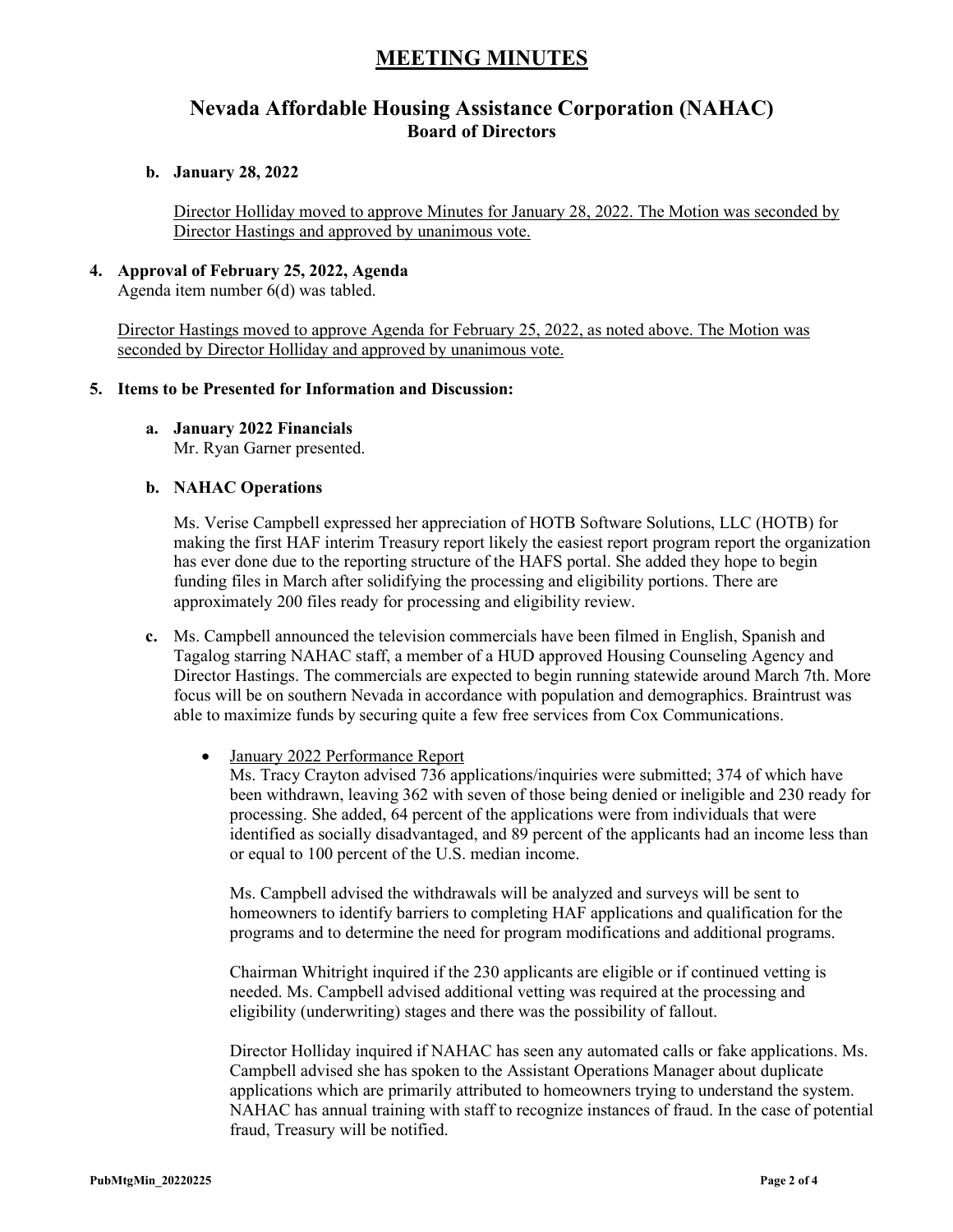## **Nevada Affordable Housing Assistance Corporation (NAHAC) Board of Directors**

**d. Resignation of current Assistant Secretary of the Corporation.** Ms. Campbell resigned as Assistant Secretary.

#### **6. Items for Board Information, Discussion, and Possible Action:**

**a. Nomination and Election of Secretary of the Corporation for two years pursuant to the Bylaws.** Ms. Campbell inquired if a formal nomination is required to nominate and elect A.J. Gavilanes for Secretary of the Board. Ms. Katie Hoffman advised no formal nomination is required.

Director Hastings moved to approve the election of A.J. Gavilanes as Secretary of the Corporation for two years pursuant to the Bylaws. The Motion was seconded by Director Holliday and approved by unanimous vote.

Chairman Whitright congratulated Ms. Gavilanes on her election as the Secretary of the Corporation.

**b. Nomination and Election of Assistant Secretary of the Corporation for two years pursuant to the Bylaws.** 

Director Holliday moved to approve the election of Kamelah Flintroy Secretary of the Corporation for two years pursuant to the Bylaws. The Motion was seconded by Director Hastings and approved by unanimous vote.

Chairman Whitright congratulated Ms. Flintroy on her election as Assistant Secretary of the Corporation.

**c. Authorization for President/Chairperson to execute First Amendment to Services Agreement with HOTB Software Solutions, LLC. in an amount not to exceed \$2,205,000 for the period through September 30, 2025, to include processing and eligibility services for Homeowner Assistance Fund (HAF).**

Ms. Campbell advised HOTB currently handles the system of record (HAFS) for NAHAC. She expressed her pleasure in the working relationship with HOTB.

HOTB addressed the board. Mr. Andy Firoved, CEO of HOTB thanked Ms. Campbell for her kind words and expressed his pleasure with the launch of the system as well. He advised HOTB has several devices to detect and mitigate fraud and have had great success across many states to mitigate those concerns. Mr. Firoved shared HOTB only offers services for processing and underwriting to clients who are utilizing their platform. Mr. Firoved shared HOTB has a common goal to make sure NAHAC is running a successful program.

Director Holliday thanked Mr. Firoved for the additional information concerning fraud mitigation.

Ms. Campbell advised the amount that will be paid for services from HOTB is the same amount the Board previously approved for another vendor, however, NAHAC will be receiving additional services at a fairer price. She also added that HOTB has been an excellent partner thus far.

Director Hastings moved to approve President/Chairperson to execute First Amendment to Services Agreement with HOTB Software Solutions, LLC. in an amount not to exceed \$2,205,000 for the period through September 30, 2025, to include processing and eligibility services for Homeowner Assistance Fund (HAF). The Motion was seconded by Director Holliday and approved by unanimous vote.